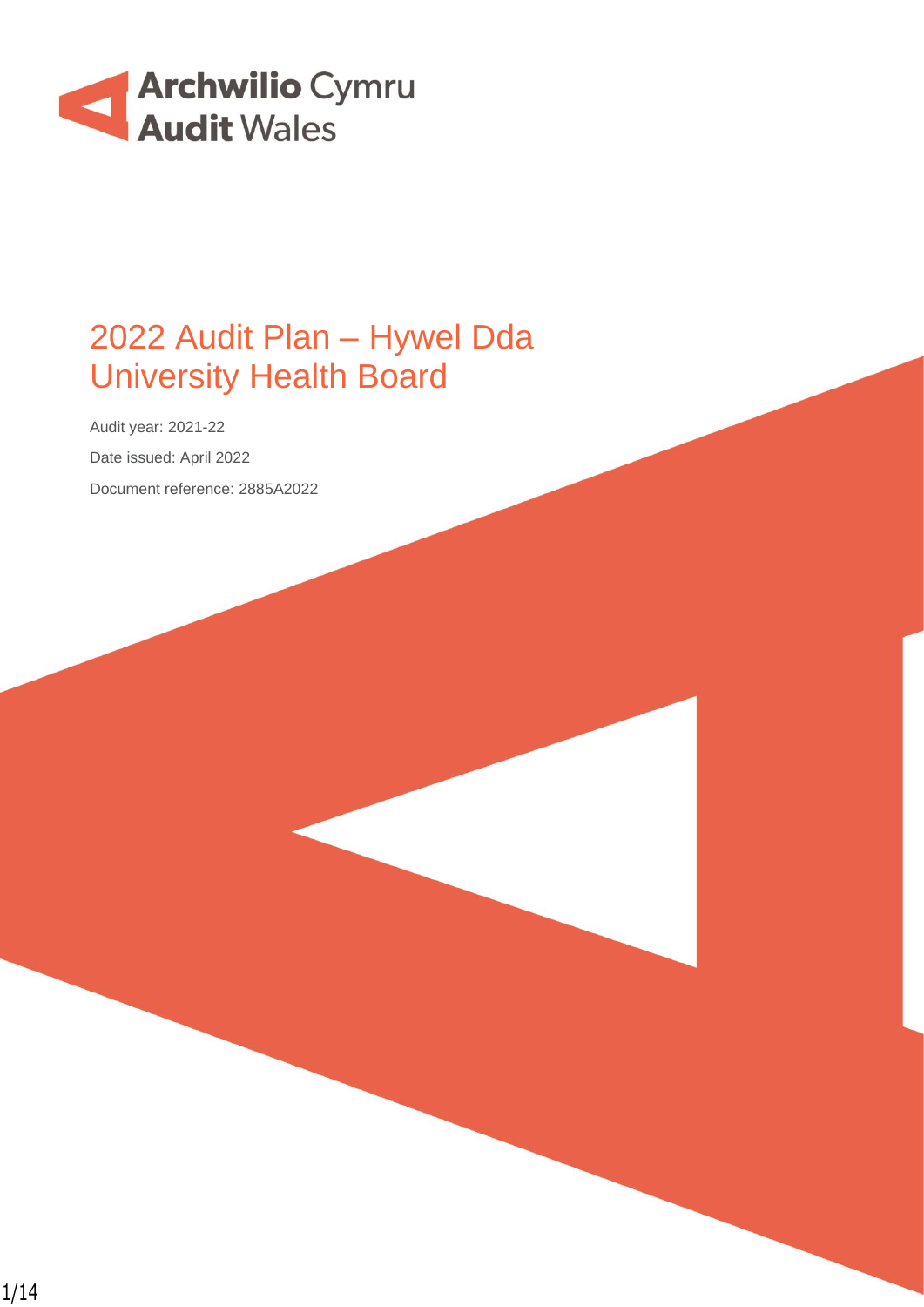This document has been prepared as part of work performed in accordance with statutory functions. Further information can be found in our [Statement of Responsibilities.](https://www.audit.wales/publication/statement-responsibilities-financial-statements-audit)

Audit Wales is the non-statutory collective name for the Auditor General for Wales and the Wales Audit Office, which are separate legal entities each with their own legal functions as described above. Audit Wales is not a legal entity and itself does not have any functions.

No responsibility is taken by the Auditor General, the staff of the Wales Audit Office or, where applicable, the appointed auditor in relation to any member, director, officer or other employee in their individual capacity, or to any third party.

In the event of receiving a request for information to which this document may be relevant, attention is drawn to the Code of Practice issued under section 45 of the Freedom of Information Act 2000. The section 45 Code sets out the practice in the handling of requests that is expected of public authorities, including consultation with relevant third parties. In relation to this document, the Auditor General for Wales, the Wales Audit Office and, where applicable, the appointed auditor are relevant third parties. Any enquiries regarding disclosure or re-use of this document should be sent to the Wales Audit Office at [infoofficer@audit.wales.](mailto:infoofficer@audit.wales)

We welcome correspondence and telephone calls in Welsh and English. Corresponding in Welsh will not lead to delay. Rydym yn croesawu gohebiaeth a galwadau ffôn yn Gymraeg a Saesneg. Ni fydd gohebu yn Gymraeg yn arwain at oedi.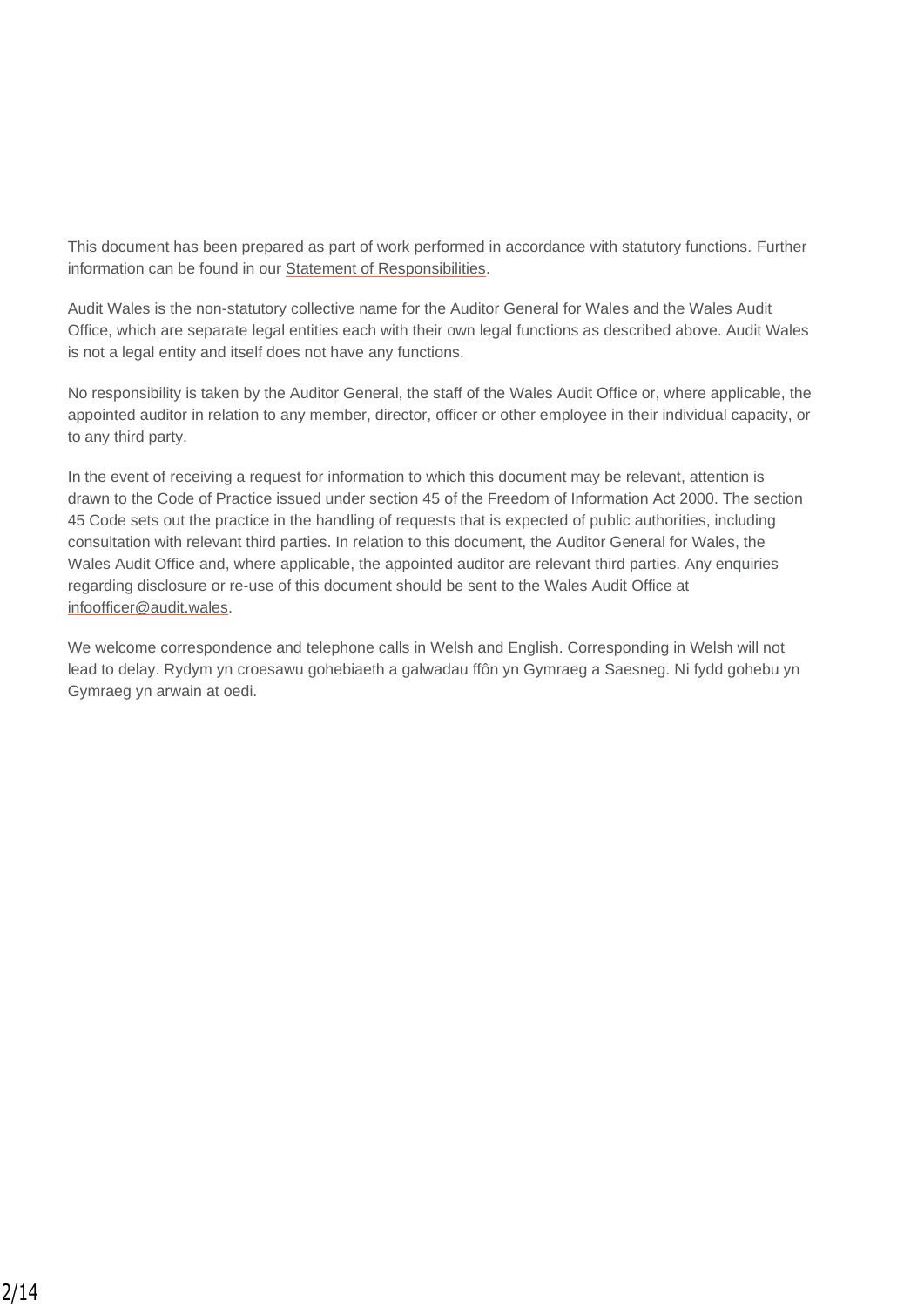# **Contents**

| 2022 Audit Plan               |    |
|-------------------------------|----|
| About this document           | 4  |
| Impact of COVID-19            | 4  |
| Audit of financial statements | 4  |
| Performance audit work        |    |
| Fee, audit team and timetable | 10 |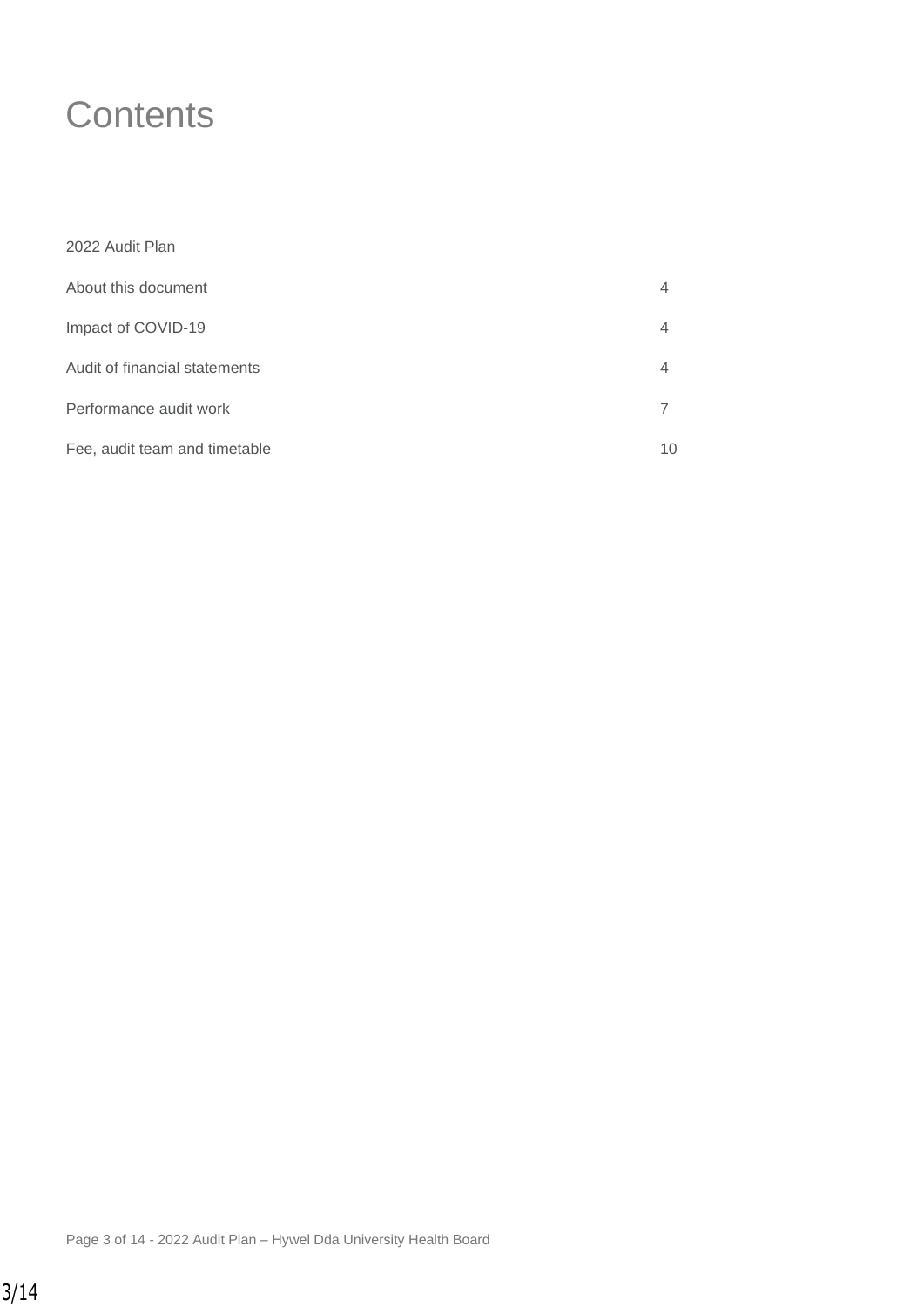# 2022 Audit Plan

## About this document

1 This document sets out the work I plan to undertake during 2022 to discharge my statutory responsibilities as your external auditor and to fulfil my obligations under the Code of Audit Practice.

## Impact of COVID-19

- 2 The COVID-19 pandemic has had an unprecedented impact on the United Kingdom and the work of public sector organisations.
- 3 While Wales is currently at Coronavirus Alert Level 0, Audit Wales will continue to monitor the position and will discuss the implications of any changes in the position with your officers.

## Audit of financial statements

- 4 I am required to issue a report on the Health Board's financial statements which includes an opinion on their 'truth and fairness' and the regularity of income and expenditure. I lay them before the Senedd together with any report that I make on them. In preparing such a report, I will:
	- give an opinion on your financial statements;
	- give an opinion on the proper preparation of key elements of your Remuneration and Staff Report; and
	- assess whether other information presented with the financial statements are prepared in line with guidance and consistent with the financial statements.
- 5 I will also report by exception on a number of matters which are set out in more detail in our [Statement of Responsibilities,](https://www.audit.wales/publication/statement-responsibilities-financial-statements-audit) along with further information about our work.
- 6 I do not seek to obtain absolute assurance on the truth and fairness of the financial statements and related notes but adopt a concept of materiality. My aim is to identify material misstatements, that is, those that might result in a reader of the accounts being misled. The levels at which I judge such misstatements to be material will be reported to the Audit and Risk Assurance Committee prior to completion of the audit.
- 7 Any misstatements below a trivial level (set at 5% of materiality) I judge as not requiring consideration by those charged with governance and therefore will not report them.
- 8 I will also report on your charitable funds' accounts.
- 9 There have been no limitations imposed on me in planning the scope of this audit.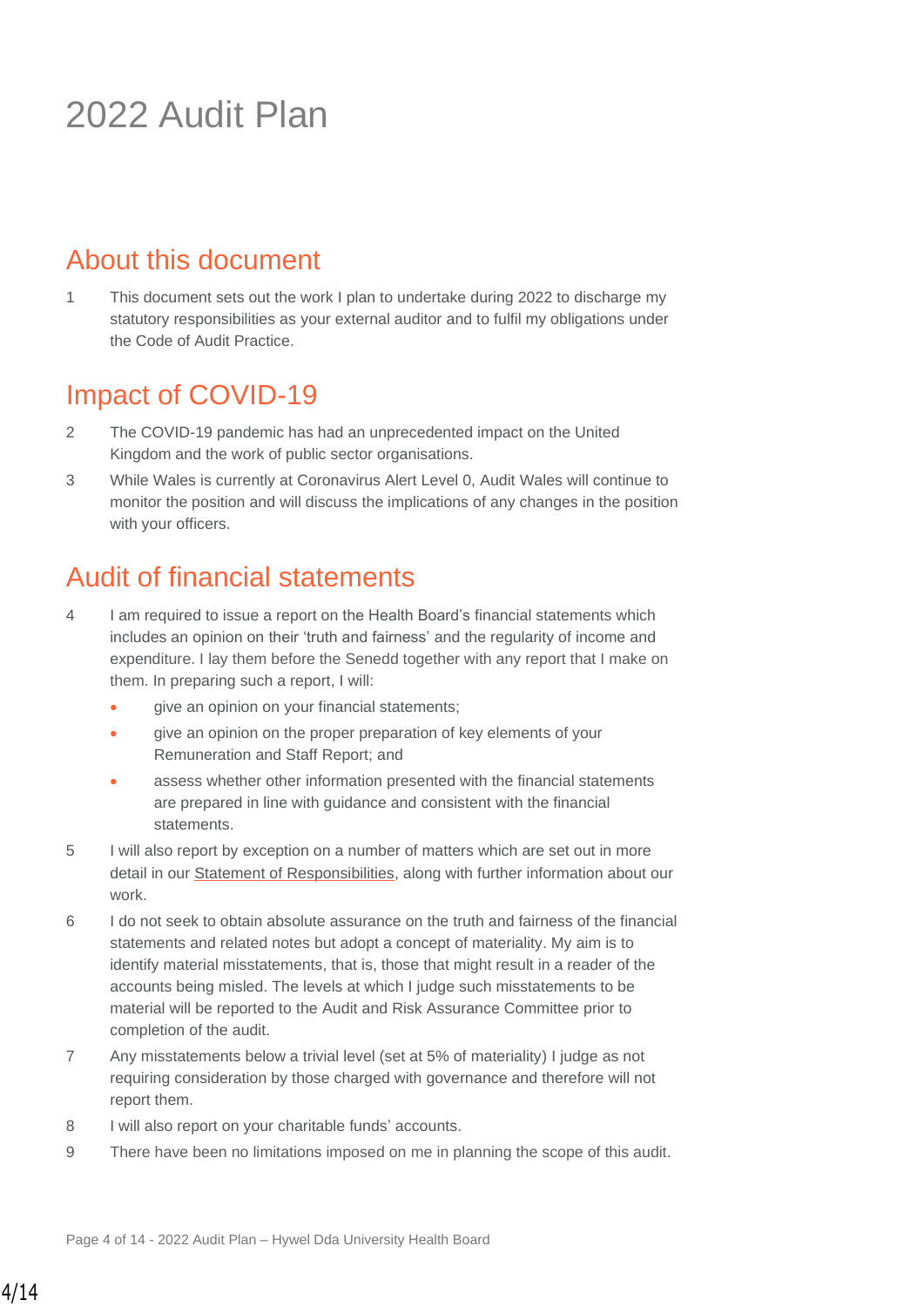### **Audit of financial statement risks**

10 The following table sets out the significant risks that have been identified for the audit of your financial statements.

#### **Exhibit 1: audit of financial statement risks**

| <b>Financial audit risks</b>                                                                                                                                                                                                                                                                                                                                                                                                                                                                                                                                                                                                                                                                                      | <b>Proposed audit response</b>                                                                                                                                                                                                                                                                                         |  |
|-------------------------------------------------------------------------------------------------------------------------------------------------------------------------------------------------------------------------------------------------------------------------------------------------------------------------------------------------------------------------------------------------------------------------------------------------------------------------------------------------------------------------------------------------------------------------------------------------------------------------------------------------------------------------------------------------------------------|------------------------------------------------------------------------------------------------------------------------------------------------------------------------------------------------------------------------------------------------------------------------------------------------------------------------|--|
| <b>Significant risks</b>                                                                                                                                                                                                                                                                                                                                                                                                                                                                                                                                                                                                                                                                                          |                                                                                                                                                                                                                                                                                                                        |  |
| The risk of management override of<br>controls is present in all entities. Due to<br>the unpredictable way in which such<br>override could occur, it is viewed as a<br>significant risk [ISA 240.31-33].                                                                                                                                                                                                                                                                                                                                                                                                                                                                                                          | We will:<br>test the appropriateness of<br>journal entries and other<br>adjustments made in preparing<br>the financial statements;<br>review accounting estimates for<br>$\bullet$<br>biases; and<br>evaluate the rationale for any<br>$\bullet$<br>significant transactions outside<br>the normal course of business. |  |
| There is a significant risk that you will fail<br>to meet your first financial duty to break<br>even over a three-year period. The<br>position at month 10 shows a forecast<br>year-end deficit of £25 million. This,<br>combined with the outturns for 2019-20<br>and 2020-21, predicts a three-year deficit<br>of £84.9 million.<br>Where you fail this financial duty, we will<br>place a substantive report on the<br>financial statements highlighting the<br>failure and qualify your regularity opinion.<br>Your current financial pressures increase<br>the risk that management judgements<br>and estimates could be biased in an<br>effort to achieve the financial targets set<br>by Welsh Government. | We will focus our testing on areas of<br>the financial statements which could<br>contain reporting bias.                                                                                                                                                                                                               |  |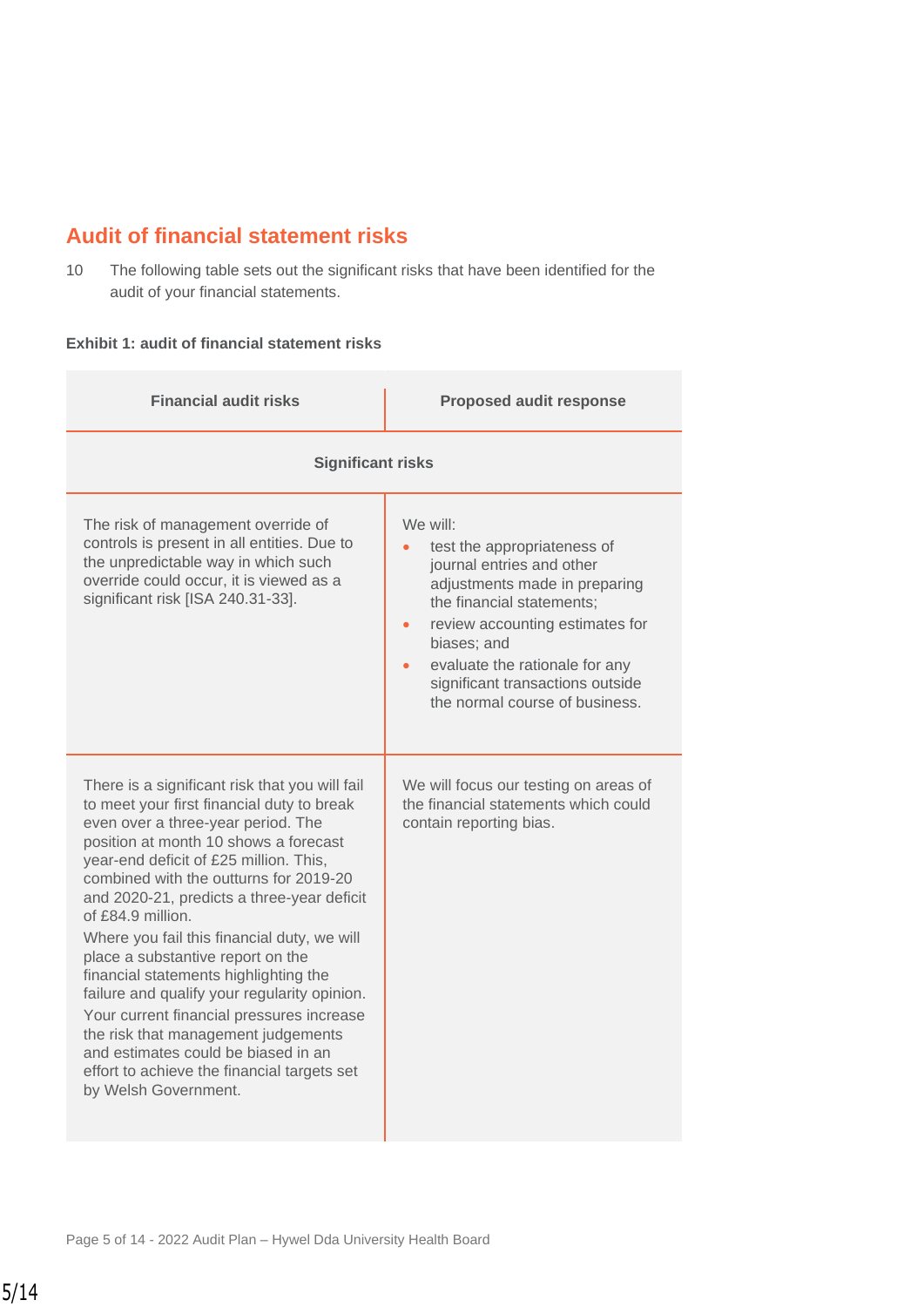| <b>Financial audit risks</b>                                                                                                                                                                                                                                                                                                                                                                                                                                                                                              | <b>Proposed audit response</b>                                                                                                                                                                                                                                                |  |  |
|---------------------------------------------------------------------------------------------------------------------------------------------------------------------------------------------------------------------------------------------------------------------------------------------------------------------------------------------------------------------------------------------------------------------------------------------------------------------------------------------------------------------------|-------------------------------------------------------------------------------------------------------------------------------------------------------------------------------------------------------------------------------------------------------------------------------|--|--|
| The implementation of the 'scheme pays'<br>initiative in respect of the NHS pension<br>tax arrangements for clinical staff is<br>ongoing. Last year we included an<br>Emphasis of matter paragraph in the<br>audit opinion drawing attention to your<br>disclosure of the contingent liability.<br>Applications to the scheme will close on<br>31 March 2022, and if any expenditure is<br>made in-year, we would consider it to be<br>irregular as it contravenes the<br>requirements of Managing Welsh Public<br>Money. | We will review the evidence one year<br>on around the take-up of the scheme<br>and the need for a provision, and the<br>consequential impact on the regularity<br>opinion.                                                                                                    |  |  |
| Other areas of audit attention                                                                                                                                                                                                                                                                                                                                                                                                                                                                                            |                                                                                                                                                                                                                                                                               |  |  |
| Although COVID-19 restrictions have<br>now been removed, there have been<br>ongoing pressures on staff resource and<br>of remote working that may impact on<br>the preparation, audit and publication of<br>accounts. There is a risk that the quality<br>of the accounts and supporting working<br>papers may be compromised leading to<br>an increased incidence of errors. Quality<br>monitoring arrangements may be<br>compromised due to timing issues and/or<br>resource availability.                              | We will discuss your closedown<br>process and quality monitoring<br>arrangements with the accounts<br>preparation team and make<br>arrangements to monitor the accounts<br>preparation process. We will help to<br>identify areas where there may be<br>gaps in arrangements. |  |  |
| There continues to be increased funding<br>streams and expenditure in 2021-22 to<br>deal with the COVID-19 pandemic.<br>These could have a impact on the risks<br>of misstatement and the shape and<br>approach to our audit. Examples of<br>issues include accounting for field<br>hospital decommissioning and their<br>associated costs; fraud, error and<br>regularity risks of additional spend;<br>valuation (including obsolescence) of                                                                            | We will identify the key issues and<br>associated risks and plan our work to<br>obtain the assurance needed for our<br>audit.                                                                                                                                                 |  |  |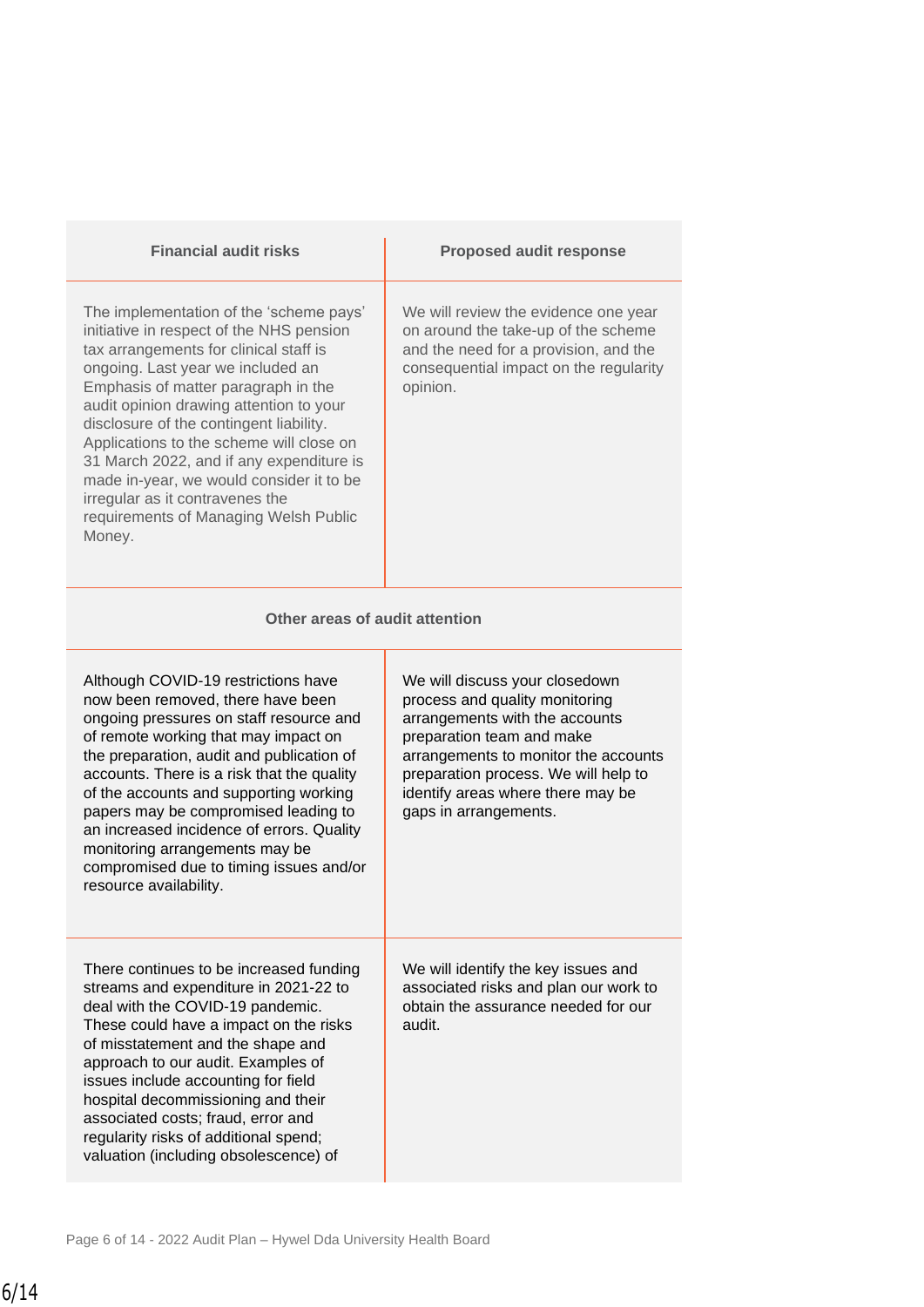| <b>Financial audit risks</b>                                                                                                                                                                                                                                                                                                       | <b>Proposed audit response</b>                                                                                                                                                                                                    |
|------------------------------------------------------------------------------------------------------------------------------------------------------------------------------------------------------------------------------------------------------------------------------------------------------------------------------------|-----------------------------------------------------------------------------------------------------------------------------------------------------------------------------------------------------------------------------------|
| year-end inventory including PPE; and<br>estimation of annual leave balances.                                                                                                                                                                                                                                                      |                                                                                                                                                                                                                                   |
| Introduction of IFRS 16 Leases has been<br>deferred until 1 April 2022. There may be<br>considerable work required to identify<br>leases and the COVID-19 national<br>emergency may pose additional<br>implementation risks. The 2021-22<br>accounts will need to disclose the<br>potential impact of implementing the<br>standard | We will review the completeness and<br>accuracy of the disclosures                                                                                                                                                                |
| In 2020-21 we identified weaknesses in<br>the Health Boards' systems to capture<br>annual leave balances for the calculation<br>of the year end annual leave accrual.<br>The annual leave accrual balance is<br>likely to be material again for 2021-22.                                                                           | We will review the work undertaken<br>by the Health Board to improve the<br>systems to capture year end annual<br>leave balances and undertake<br>detailed testing of the related<br>balances and disclosures in the<br>accounts. |

11 In addition to my responsibilities in respect of the audit of the body's statutory financial statements set out above, I am also required to certify a return to the Welsh Government which provides information about Hywel Dda University Health Board to support preparation of Whole of Government Accounts.

### Performance audit work

- 12 In addition to my Audit of Financial Statements, I must also satisfy myself that the Health Board has made proper arrangements for securing economy, efficiency, and effectiveness in its use of resources. I do this by undertaking an appropriate programme of performance audit work each year.
- 13 My work programme is informed by specific issues and risks facing the Health Board and the wider NHS in Wales. I have also taken account of the work that is being undertaken or planned by other external review bodies and by internal audit.
- 14 During 2020-21 I consulted public bodies and other stakeholders on how I will approach my duties in respect of the Well-being of Future Generations (Wales) Act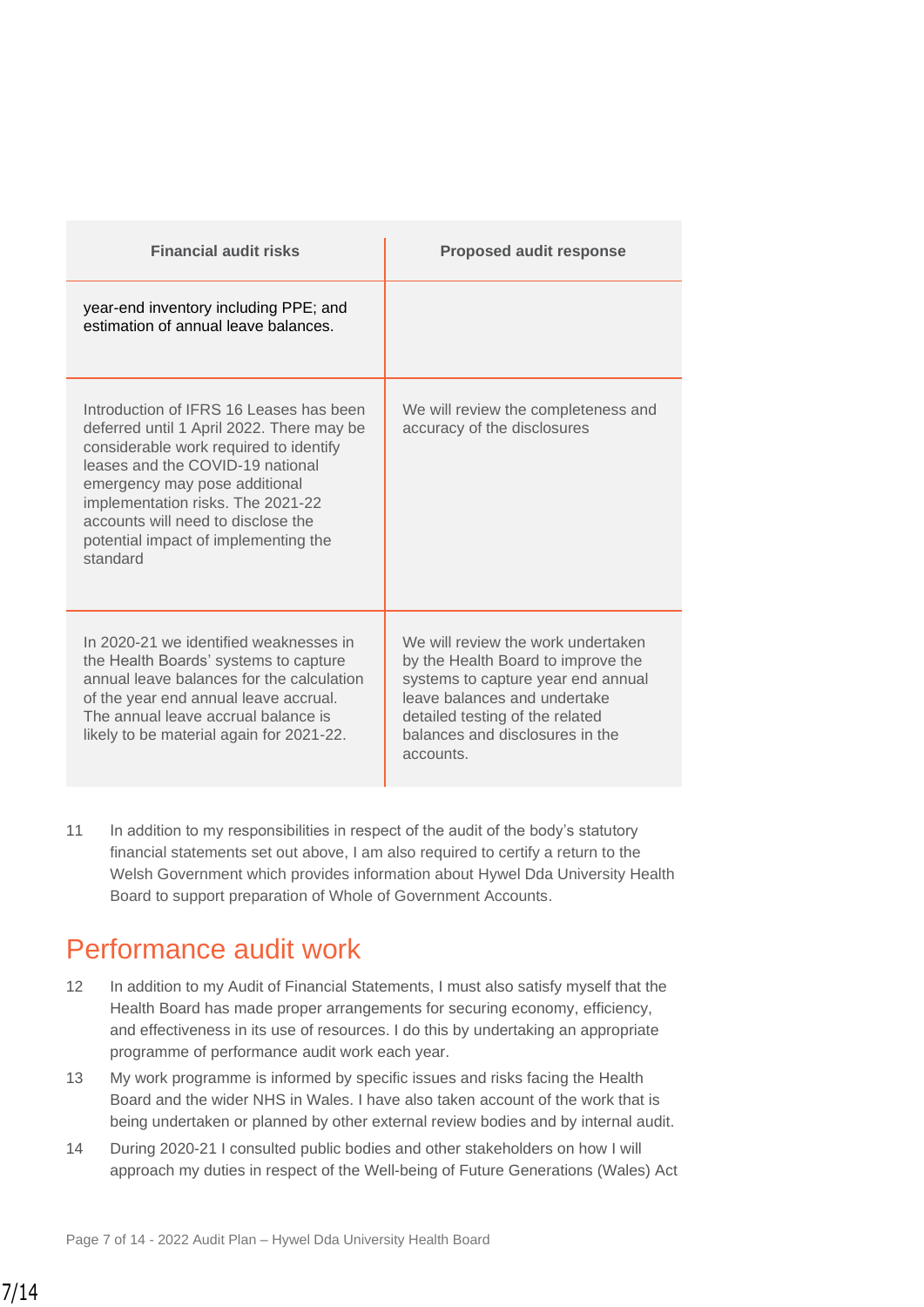2015 for the period 2020-2025. In March 2021, I wrote to the 44 public bodies designated under the Act setting out my intentions, which include:

- carrying our specific examinations of how public bodies have set their wellbeing objectives, and
- integrating my sustainable development principle examinations within my local audit programme.
- 15 My auditors are liaising with the Health Board to agree the most appropriate time to examine the setting of well-being objectives.
- 16 **Exhibit 2** sets out my current plans for performance audit work in 2022.

| <b>Theme</b>                               | Approach/key areas of focus                                                                                                                                                                                                                                                                                                                                                                                                                                                                                                                                                                                                                                                                                                                                                                     |  |  |
|--------------------------------------------|-------------------------------------------------------------------------------------------------------------------------------------------------------------------------------------------------------------------------------------------------------------------------------------------------------------------------------------------------------------------------------------------------------------------------------------------------------------------------------------------------------------------------------------------------------------------------------------------------------------------------------------------------------------------------------------------------------------------------------------------------------------------------------------------------|--|--|
| <b>NHS Structured</b><br><b>Assessment</b> | Structured assessment will continue to form the basis of<br>the work auditors do at each NHS body to examine the<br>existence of proper arrangements for the efficient,<br>effective, and economical use of resources.<br>My 2022 structured assessment work will review the<br>corporate arrangements in place at the Health Board in<br>relation to:<br>Governance and leadership;<br>Financial management;<br>Strategic planning; and<br>Use of resources (such as digital resources, estates,<br>$\bullet$<br>and other physical assets).                                                                                                                                                                                                                                                   |  |  |
| <b>All-Wales</b><br><b>Thematic work</b>   | As part of my 2022 plan, I intend to undertake an<br>assessment of the workforce risks that NHS bodies are<br>experiencing currently and are likely to experience in the<br>future. It will examine how local and national workforce<br>planning activities are being taken forward to manage<br>those risks and address short-, medium- and longer-term<br>workforce needs. I will tailor this work to align to the<br>responsibilities of individual NHS bodies in respect of<br>workforce planning.<br>I also plan to use an element of the 2022 audit fee to<br>respond to aspects of service delivery where my insight<br>and knowledge across Wales will provide value to NHS<br>bodies. The exact focus of this work will be confirmed<br>following a broader consultation on my overall |  |  |

#### **Exhibit 2: My planned 2022 performance audit work at the Health Board**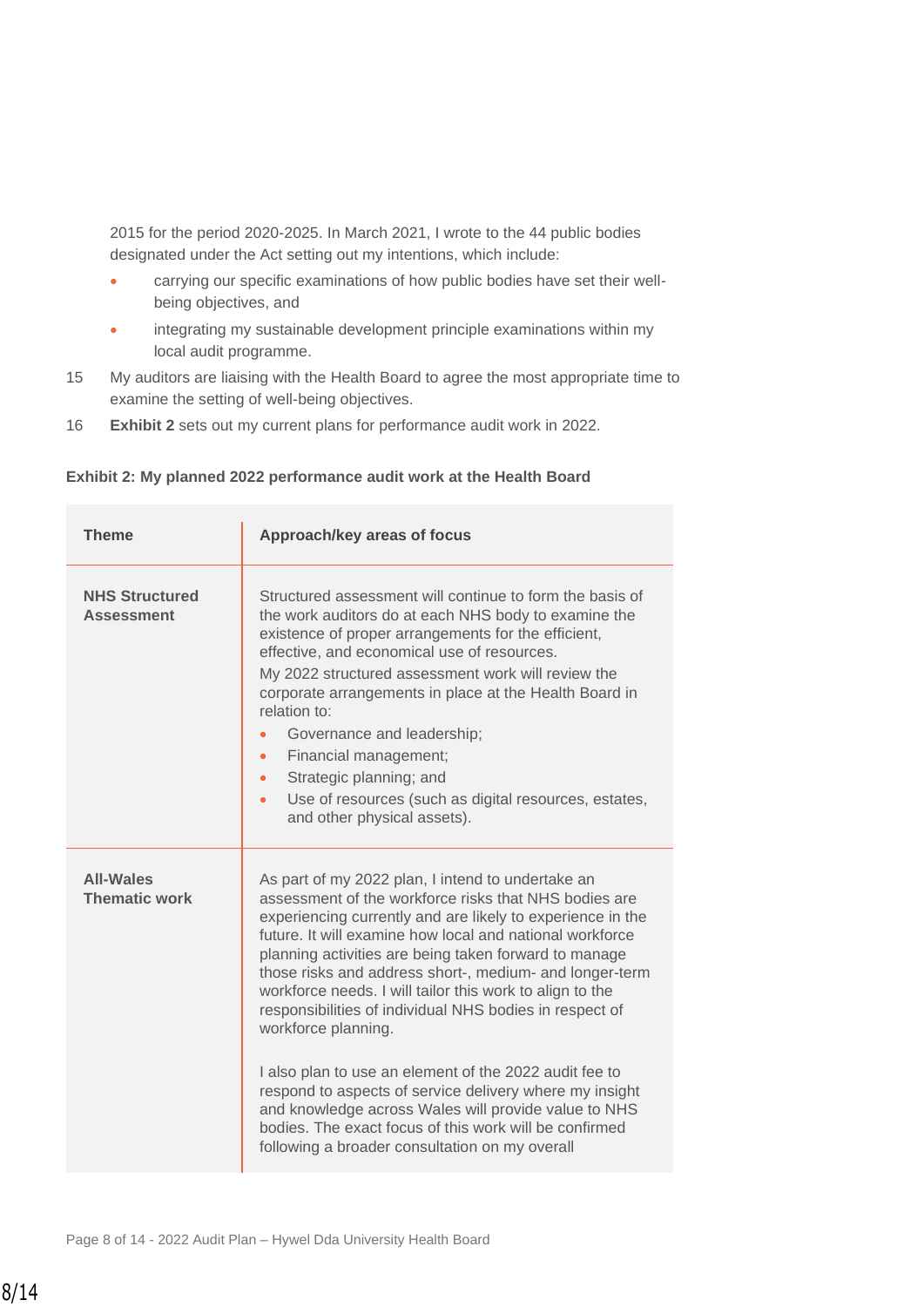| Theme                                                    | Approach/key areas of focus                                                                                                                                                                                                                                                                                                                                                                                           |
|----------------------------------------------------------|-----------------------------------------------------------------------------------------------------------------------------------------------------------------------------------------------------------------------------------------------------------------------------------------------------------------------------------------------------------------------------------------------------------------------|
|                                                          | programme of audit work for Audit Wales for 2022-23 and<br>beyond (see paragraphs 17 and 18).                                                                                                                                                                                                                                                                                                                         |
| <b>Locally focused</b><br>work                           | Where appropriate, I will also undertake performance<br>audit work that reflects issues specific to the Health<br>Board. The precise focus of this work will be agreed with<br>executive officers and the Audit and Risk Assurance<br>Committee.                                                                                                                                                                      |
| <b>Implementing</b><br>previous audit<br>recommendations | My structured assessment work will include a review of<br>the arrangements that are in place to track progress<br>against previous audit recommendations. This allows the<br>audit team to obtain assurance that the necessary<br>progress is being made in addressing areas for<br>improvement identified in previous audit work. It also<br>enables us to more explicitly measure the impact our<br>work is having. |

- 17 In March 2022, I published a consultation inviting views to inform our future audit work programme for 2022-23 and beyond. In particular, it considers topics that may be taken forward through my national value for money examinations and studies and/or through local audit work across multiple NHS, central government, and local government bodies. As we develop and deliver our future work programme, we will be putting into practice key themes in our new five-year strategy, namely:
	- the delivery of a strategic, dynamic, and high-quality audit programme; supported by
	- a targeted and impactful approach to communicating and influencing.
- 18 The possible areas of focus for future audit work that we set out in the consultation were framed in the context of three key themes from our [Picture of Public Services](https://www.audit.wales/publication/picture-public-services-2021) analysis in autumn 2021, namely: a changing world; the ongoing pandemic; and transforming service delivery. We also invited views on possible areas for follow-up work.
- 19 We will provide updates on the performance audit programme though our regular updates to the Audit and Risk Assurance Committee.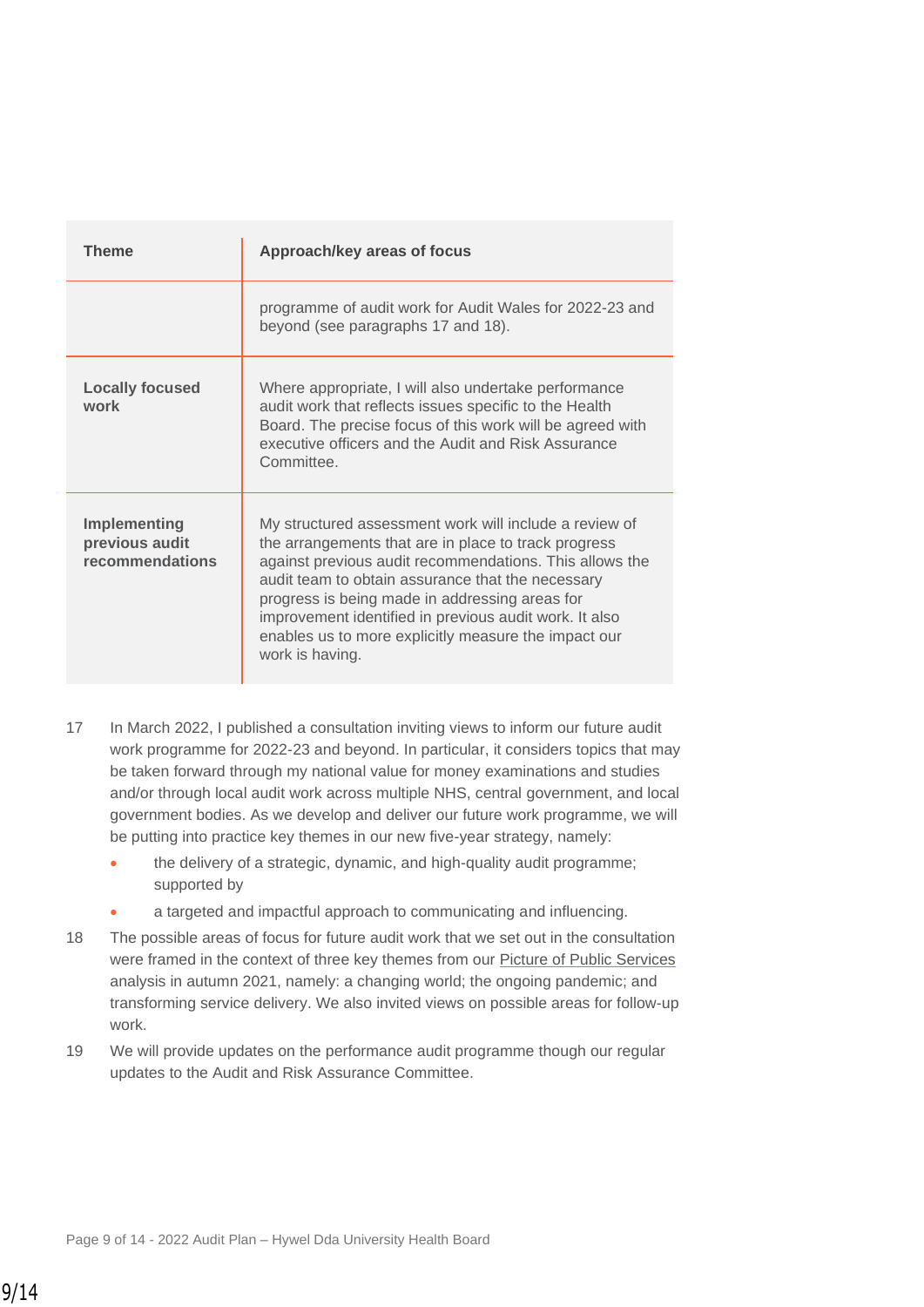# Fee, audit team and timetable

- 20 My fees and the planned timescales for completion of the audit are based on the following assumptions:
	- the financial statements are provided to the agreed timescales, to the quality expected and have been subject to quality assurance review;
	- information provided to support the financial statements is in accordance with the agreed audit deliverables document<sup>1</sup>;
	- appropriate facilities and access to documents are provided to enable my team to deliver our audit in an efficient manner;
	- all appropriate officials will be available during the audit;
	- you have all the necessary controls and checks in place to enable the Accounting Officer to provide all the assurances that I require in the Letter of Representation addressed to me; and
	- Internal Audit's planned programme of work is complete, and management has responded to issues that may have affected the financial statements.

### **Fee**

- 21 As set out in our [Fee Scheme 2022-23 o](https://www.audit.wales/sites/default/files/publications/Fee_Scheme_2022-23_Eng.pdf)ur fee rates for 2022-23 have increased by 3.7% as a result of the need to continually invest in audit quality and in response to increasing cost pressures.
- 22 The estimated fee for 2022 is set out in **Exhibit 3**. Overall, this represents a 0.5% increase compared to your actual 2021 fee. The overall percentage increase is less than the fee rate increase outlined above. This is because the financial audit fee has been adjusted to reflect a reduction in the time required to deliver the Health Board accounts audit, and a slight increase in the Charitable Funds audit to ensure quality. The fee for our performance audit work has also reflected some adjustments to our national approach to Structured Assessment in addition to the Health Board's reduced escalation status.

<sup>1</sup> The agreed audit deliverables documents set out the expected working paper requirements to support the financial statements and include timescales and responsibilities.

Page 10 of 14 - 2022 Audit Plan – Hywel Dda University Health Board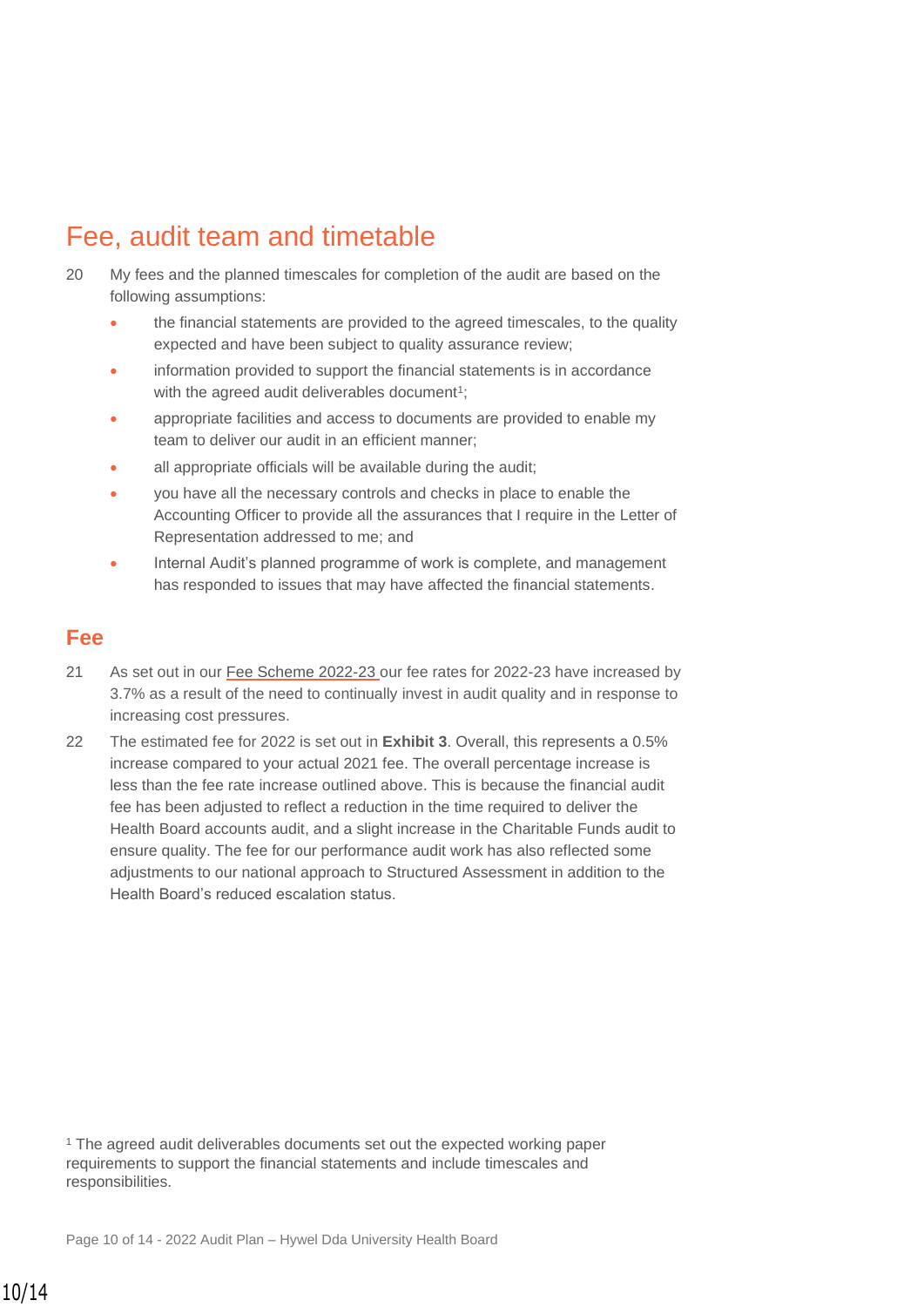#### **Exhibit 3: audit fee**

| Audit area                                 | Proposed fee for 2022<br>$(E)^2$ | Proposed fee for 2021<br>(E) |
|--------------------------------------------|----------------------------------|------------------------------|
| <b>Audit of Financial Statements:</b>      |                                  |                              |
| <b>Health Board accounts</b><br>$\bullet$  | 191,426                          | 196,000                      |
| Charitable Funds accounts<br>$\bullet$     | 13,181                           | 9,000                        |
| <b>Audit of Financial Statements total</b> | 204,607                          | 205,000                      |
| Performance audit work:                    |                                  |                              |
| <b>Structured Assessment</b><br>$\bullet$  | 62,022                           | 66,195                       |
| All-Wales thematic work $3$<br>$\bullet$   | 71,913                           | 72,967                       |
| Local projects                             | 34,639                           | 27,193                       |
| Performance work total                     | 168,574                          | 166,355                      |
| <b>Total fee</b>                           | 373,181                          | 371,355                      |

- 23 Planning will be ongoing, and changes to our programme of audit work and therefore the fee, may be required if any key new risks emerge. We shall make no changes without first discussing them with the Director of Finance.
- 24 [Further information on my fee scales and fee setting can be found on our website.](http://www.audit.wales/about-us/fee-scales-and-fee-setting)

### **Audit team**

25 The main members of the audit team, together with their contact details, are summarised in **Exhibit 4**.

#### **Exhibit 4: my local audit team**

| <b>Name</b> | Role                                            | <b>Contact</b><br>number | <b>E-mail address</b>   |
|-------------|-------------------------------------------------|--------------------------|-------------------------|
| Clare James | <b>Engagement Director</b><br>(Financial Audit) | 02920<br>829330          | clare.james@audit.wales |
| Dave Thomas | <b>Audit Director</b><br>(Performance Audit)    | 02920<br>320604          | dave.thomas@audit.wales |

<sup>2</sup> The fees shown in this document are exclusive of VAT, which is not charged to you.

<sup>3</sup> As detailed in the respective audit plans.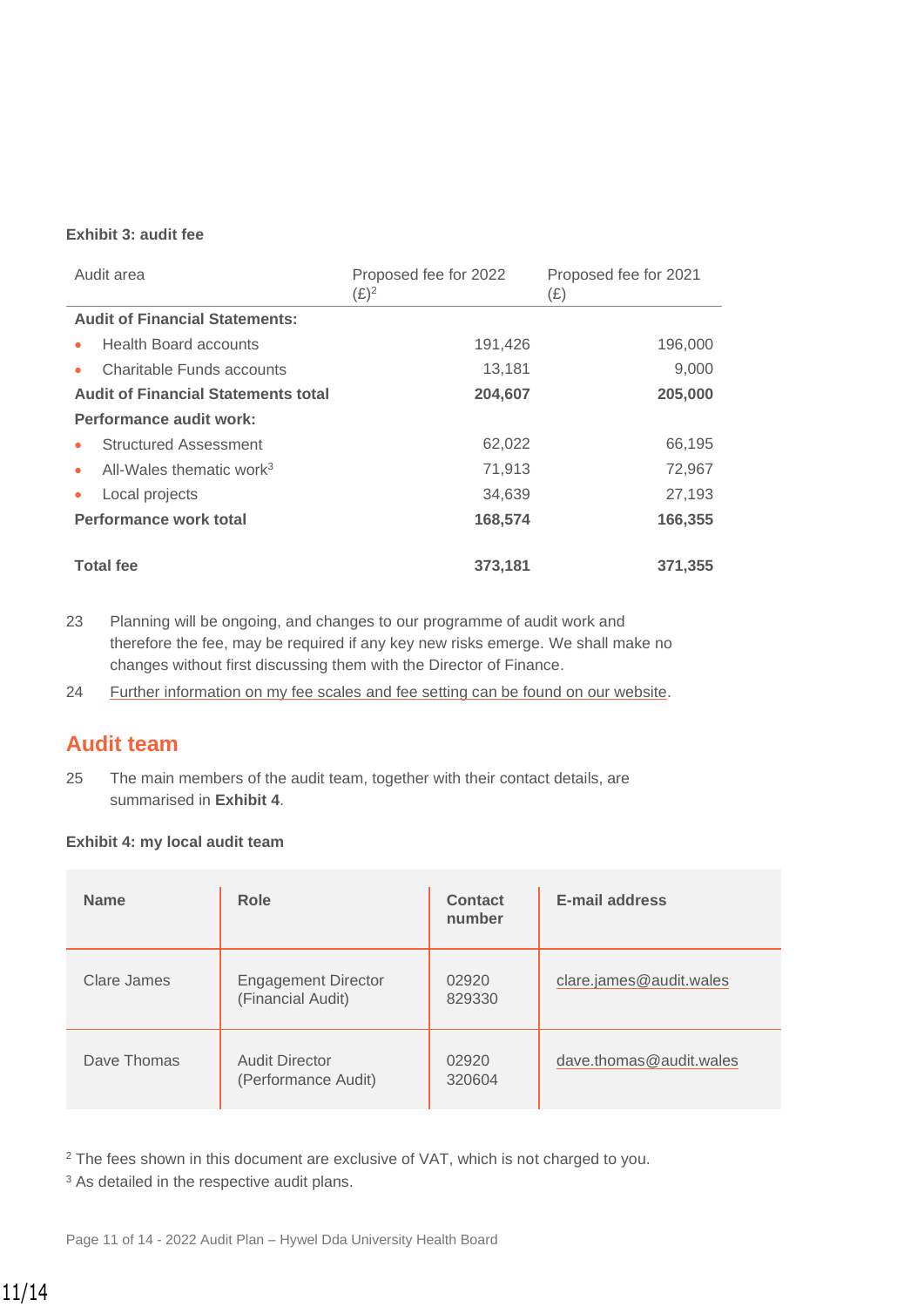| <b>Name</b>    | Role                                     | <b>Contact</b><br>number | <b>E-mail address</b>      |
|----------------|------------------------------------------|--------------------------|----------------------------|
| Lucy Evans     | Audit Manager<br>(Financial Audit)       | 02920<br>829317          | lucy.evans@audit.wales     |
| Anne Beegan    | Audit Manager<br>(Performance Audit)     | 02920<br>829341          | anne.beegan@audit.wales    |
| Eleanor Ansell | <b>Audit Lead</b><br>(Financial Audit)   | 02920<br>829327          | eleanor.ansell@audit.wales |
| Katrina Febry  | <b>Audit Lead</b><br>(Performance Audit) | 02920<br>320616          | katrina.febry@audit.wales  |

26 We can confirm that team members are all independent of you and your officers.

### **Timetable**

27 The key milestones for the work set out in this plan are shown in **Exhibit 5**. As highlighted earlier, there may be a need to revise the timetable in light of developments with COVID-19.

#### **Exhibit 5: Audit timetable**

| <b>Planned output</b> | <b>Work</b><br>undertaken | <b>Report finalised</b> |
|-----------------------|---------------------------|-------------------------|
| 2022 Audit Plan       | <b>March 2022</b>         | April 2022              |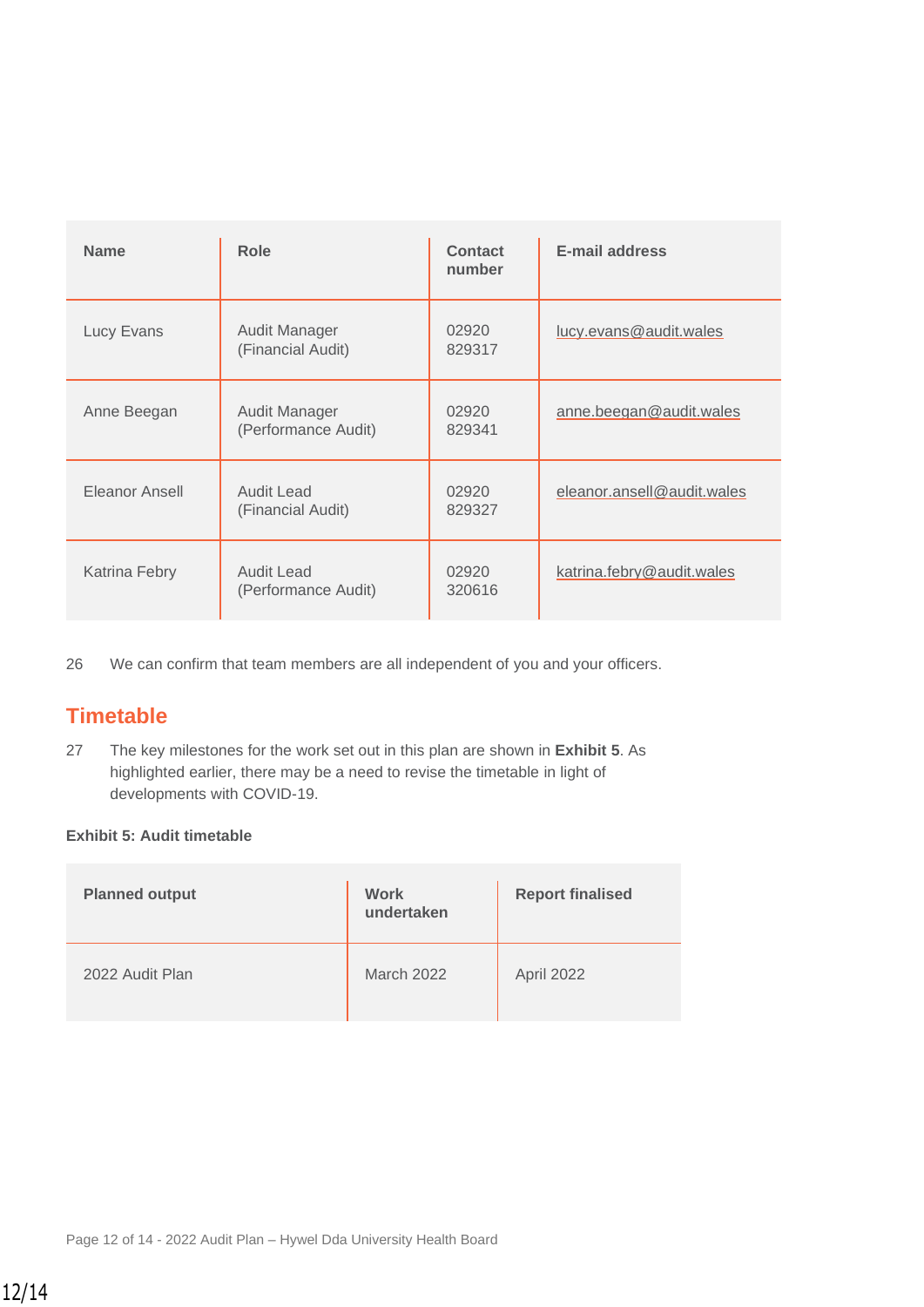| <b>Planned output</b>                                                                                                                             | Work<br>undertaken                                                                                                                                 | <b>Report finalised</b> |
|---------------------------------------------------------------------------------------------------------------------------------------------------|----------------------------------------------------------------------------------------------------------------------------------------------------|-------------------------|
| <b>Audit of Financial Statements</b><br>work:<br><b>Audit of Financial Statements</b><br>Report<br>Opinion on Financial<br>٠<br><b>Statements</b> | February to<br>June 2022                                                                                                                           | June 2022               |
| Performance audit work:<br><b>Structured Assessment</b><br>All-Wales thematic work<br>Local project work<br>٠                                     | Timescales for individual projects will be<br>discussed with you and detailed within the<br>specific project briefings produced for each<br>study. |                         |